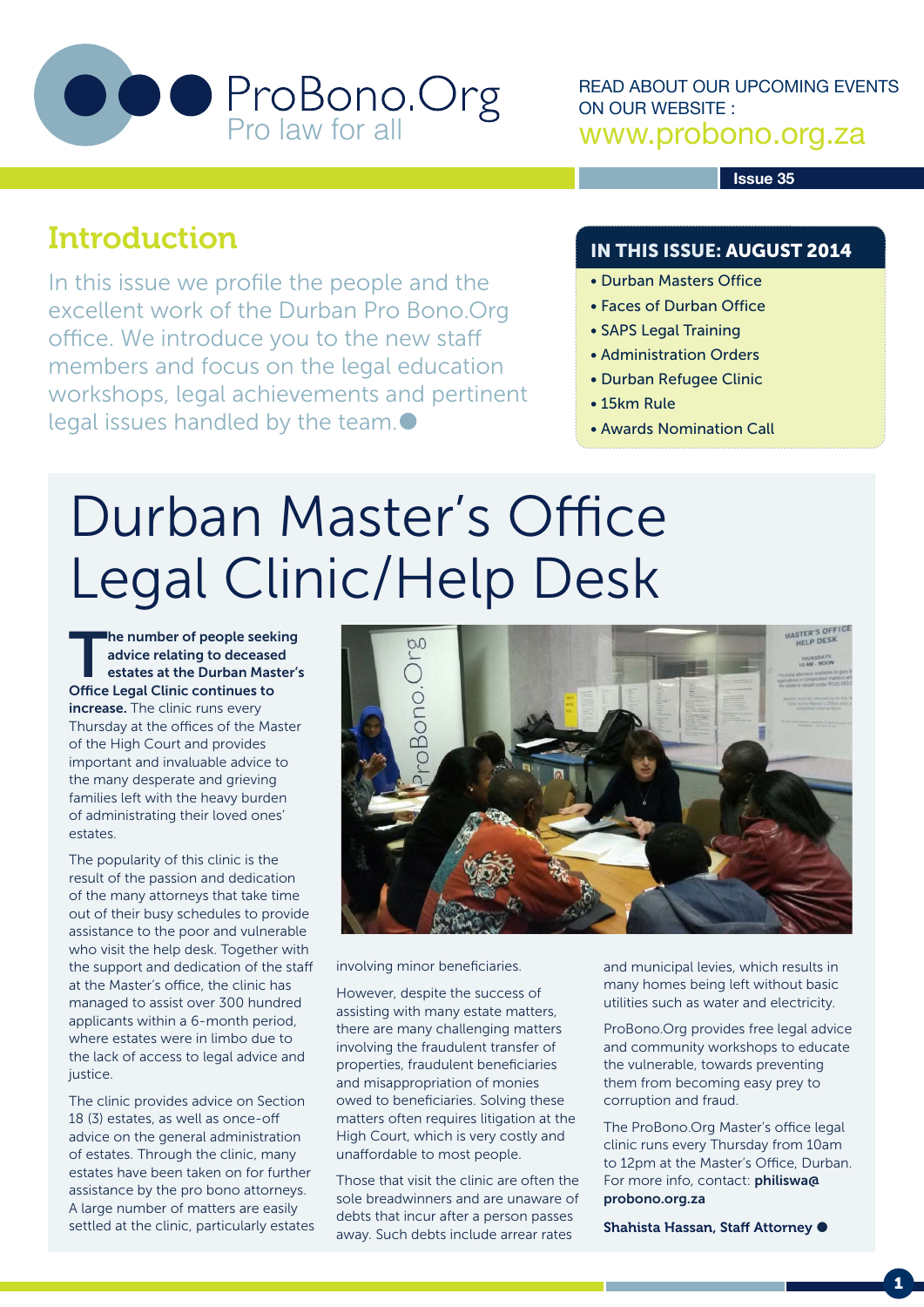## Faces of the ProBono.Org Durban office

he ProBono.Org Durban office moved into new premises (in the Nedbank Building in Durban Club Place) in March 2014. The move was necessitated by a desperate need for a larger space to accommodate the increased number of people who attend our in-house legal clinics and was also prompted by concerns around safety. While the walls are still bare, the staff are very happy to be working in a safer building.

The Durban office has also recently undergone some staffing changes. The end of June sadly saw the Regional Director, Advocate Michelle Posemann leaving. We would like to thank her for her contribution. Her hard work and dedication will be missed. Staff attorney, Sinqobile Khuluse also left us in June, while July saw 2 staff members joining us. Firstly, Attorney Shamika Dwarika, who replaced Michelle Posemann as Regional Director and intern Buhle Sibiya, who is currently in her final year LLB. August saw Petrina Chetty starting as a staff attorney. So we currently have 9 full-time staff members in Durban: Regional Director: Shamika Dwarika, 3 staff attorneys: Shahista Hassan, Bhavna Ramji and Petrina Chetty, office



administrator: Philiswa Sithole, and 4 interns: Gugu Ntaka, Gugulethu Makhanya, Zoleka Manciya and Buhle Sibiya.

Bhavna will be relocating to Johannesburg in September to join the Johannesburg office. It is a great loss for the Durban office, but a gain for Johannesburg, as she is a dedicated and hard worker. Shahista will be going on maternity leave in September. We wish them both the best of luck in their different and extremely exciting endeavours. Despite the staffing

*Back row: Left to Right Shamika Dwarika (Regional Director), Gugu Ntaka (Intern), Shahista Hassan (Staff Attorney), Petrina Chetty (Staff Attorney)*

*Front row: Left to Right Philiswa Sithole (Administrator), Zoleka Manciya (Intern), Gugulethu Makhanya (Intern), Buhle Sibiya (Intern) and Bhavna Ramji (Staff Attorney).* 

changes at the Durban office, we continue to strive to do the best we can for the people who need us.

Shamika Dwarika, Durban Regional Director  $\bullet$ 

## LEGAL TRAINING FOR SAPS OFFICERS

edpeg is an NGO that does research and training on public health issues. It has been instrumental in providing clinics with post-exposure prophylaxis (PEP) for victims of rape. The intention is that once a rape has been reported, the victim is referred by the police station to the local clinic where he/she can obtain PEP. However, Redpeg discovered that PEP was not being accessed because rape victims are reluctant to report rapes in

the first place. The chain breaks at this early stage and PEP is lying unused in many clinics, despite a serious need for it.

Redpeg has now undertaken to address this concern at the level of SAPS, by working with two police unions, SAPU and POPCRU.

The unhelpful attitude and/or lack of training amongst many police officers discourages the reporting of crimes of sexual violence and consequently affects access to the PEP.

Redpeg, in partnership with ProBono.Org, is running training sessions for 500 SAPS officers in Durban. To date, two 5-day training sessions have been held. The legal aspect of the training covers the Bill of Rights and other

The unhelpful attitude and/or lack of training amongst many police officers discourages the reporting of crimes of sexual violence and consequently affects access to the PEP.

constitutional provisions relevant to issues around rape and sexual violence (including equality, privacy and access to health care), the Sexual Offences Act, and the national instructions for police on sexual offences.

> The seminars will hopefully help to increase both the reporting of crimes, and access to PEPs.

The first session was presented by Romy Croxford of Barkers Attorneys, who "thoroughly enjoyed lecturing the learners", and "found that the lectures given during the seminars were very informative and dynamic, appealing to a wide range of learners." The second session has been presented by Benita Whitcher, a senior law lecturer at the University of KwaZulu-Natal.

There are 9 remaining sessions in Durban. We have some pro bono attorneys on board for the SAPS training, but we do have slots that still need to be filled between August 2014 and February 2015. If you are interested in getting involved, please contact: shamika@probono.org.za.

Bhavna Ramji, Staff Attorney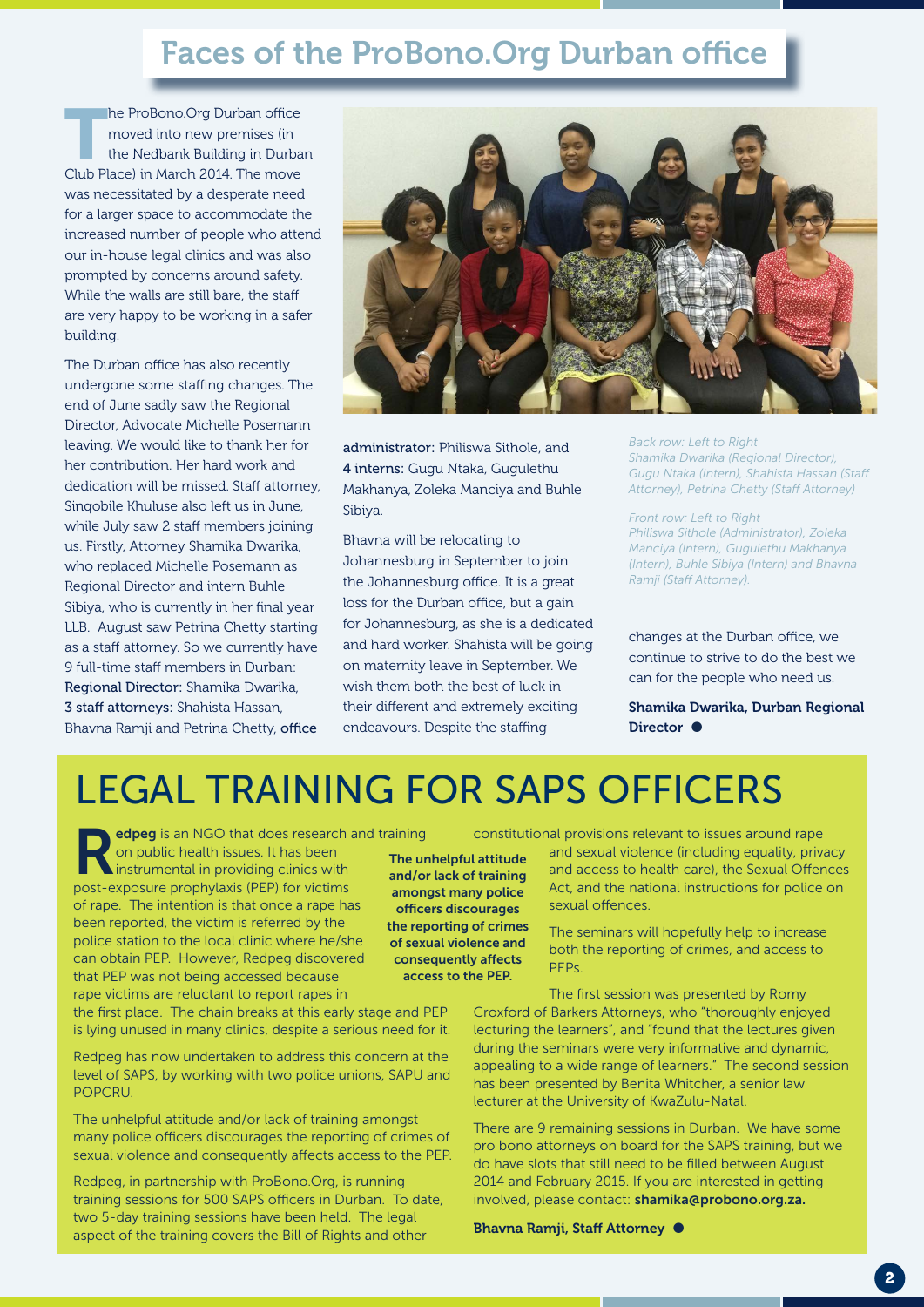### Attorneys' Seminar on Consumer Law

n 1 July 2014, ProBono.Org held<br>an attorneys' seminar in Durban<br>on the Consumer Protection<br>Act and the Mational Crodit Act, We an attorneys' seminar in Durban on the Consumer Protection Act and the National Credit Act. We were privileged to have Professor Tanya Woker, the doyenne of consumer law in South Africa, as presenter. The seminar was attended by a variety of people and we had a full (indeed overflowing) house of attorneys, debt counsellors and government officials.

Professor Woker is an expert in her field and has extensive practical and academic experience in the area of consumer law. Her experience as a member of the National Consumer Tribunal made for interesting discussion.

The seminar shed light on a range of topics, from the application of the Acts, to recent developments, and problematic clauses, but specifically opened our eyes to dispute resolution mechanisms under the two Acts.

There remain serious issues with the enforcement of the CPA, which criminalises certain conduct, but which cannot ensure the enforcement of these provisions. Put bluntly, consumers cannot approach the South African Police Service (SAPS) because SAPS is not trained to deal with consumer matters and complaints, even if the conduct involves criminal conduct. Secondly, consumer complaints are not perceived by officers as important criminal matters.

At the first level of communicating with a supplier, organisations like ProBono.Org and the Black Sash are ideal mechanisms for disempowered consumers to deal with suppliers and service providers. ProBono. Org has had a number of successful cases in this regard. We are also able to take matters further, even after the consumer and supplier have reached a deadlock, through our lawyers reporting cases to the National Credit Regulator, bringing applications to the National Consumer Tribunal, and, after all remedies have been exhausted, going to court.

The problematic question that follows is whether a consumer can approach a court directly, without first approaching the bodies established under the statutes. The decision of the Constitutional Court in Chirwa v Transnet 2008 (4) SA 367 (CC), which upheld the requirement to exhaust all statutory remedies before approaching a High Court is applicable in principle. It is therefore unlikely that a consumer who approaches a court directly to obtain relief under the CPA or NCA will be successful.

Bhavna Ramji, Staff Attorney and Gugu Ntaka, Intern

## NOT THE EASY WAY: THE PITFALLS OF ADMINISTRATION ORDERS

Under Section 74 of the Magistrate's Court Act 32 of 1944, any person may, upon application to a Magistrate's Court (by a third party), be placed under administration. In order to be placed under administration, the applicant must have at least two creditors and overall debts not exceeding R50 000 at the time of making the application. After the court has granted an application under Section 74, the applicant stops paying creditor/s directly, and makes monthly payments to the administrator and, most alluring for the applicant, is protected from any legal action by creditor/s. The effect is that many poor people, who have purchased household appliances on credit and have also taken out additional small (unsecured) loans to support their families, fall victim to this misleading remedy.

The 'remedy' not only carries hidden costs, it is also one of the main causes of endless consumer debt for the following reasons:

• Nothing is free. Before an administrator pays the consumer's debts, he is entitled to a portion of the consumer's monthly payment, which can be as much as 12.5% of the total debt.

• Interest continues to accrue while the consumer is under administration.

• Administrators are only obliged to, and usually do, distribute payments to the consumer's creditors once every three months, while interest is charged daily.

We have chosen the case of Miss K to illustrate the pitfalls of administration orders.

We were approached by Miss K on 24 January 2014, regarding an administration order and a growing debt to Bank X. Miss K is 45 years old and works as a packer at a small factory, where she earns R1 100.00 per week. Miss K was placed under administration in September

*Social workers at Kerr House, Durban who* 

*are regularly faced with people seeking help after being placed under administration. ProBono.Org has provided them with pamphlets aimed at educating people on administration orders.*

2008. At the time of being placed under administration, she owed R44 506.88 to various creditors. In terms of the administration order, R700.00 was paid monthly to Miss K's administrator.

Five years into administration, on August 2013, Miss K met with her administrator who advised that she still owed R12 834.72 to her various creditors. Four months later, in December 2013, Miss K's administrator advised her employer that the balance due in terms of the administration order was now R39 915.27! So Miss K's debts had more than tripled in a four-month period. We have since ascertained that Miss K's debt had increased as a result of the interest rates charged by Bank X. The most difficult aspect of this case has been our inability to help Miss K thus far. All our requests for legal assistance have been rejected, as most of the attorneys on our panel also act for Bank X in one way or another.

It is unclear why Section 74 of the Magistrate's Court Act has withstood legislative review/scrutiny despite the numerous amendments to the Act over the years. It is now time that Section 74 is amended to ensure that the provision does fulfil its original objectives.

Bhavna Ramji (Staff Attorney) and Cuan Els (Volunteer)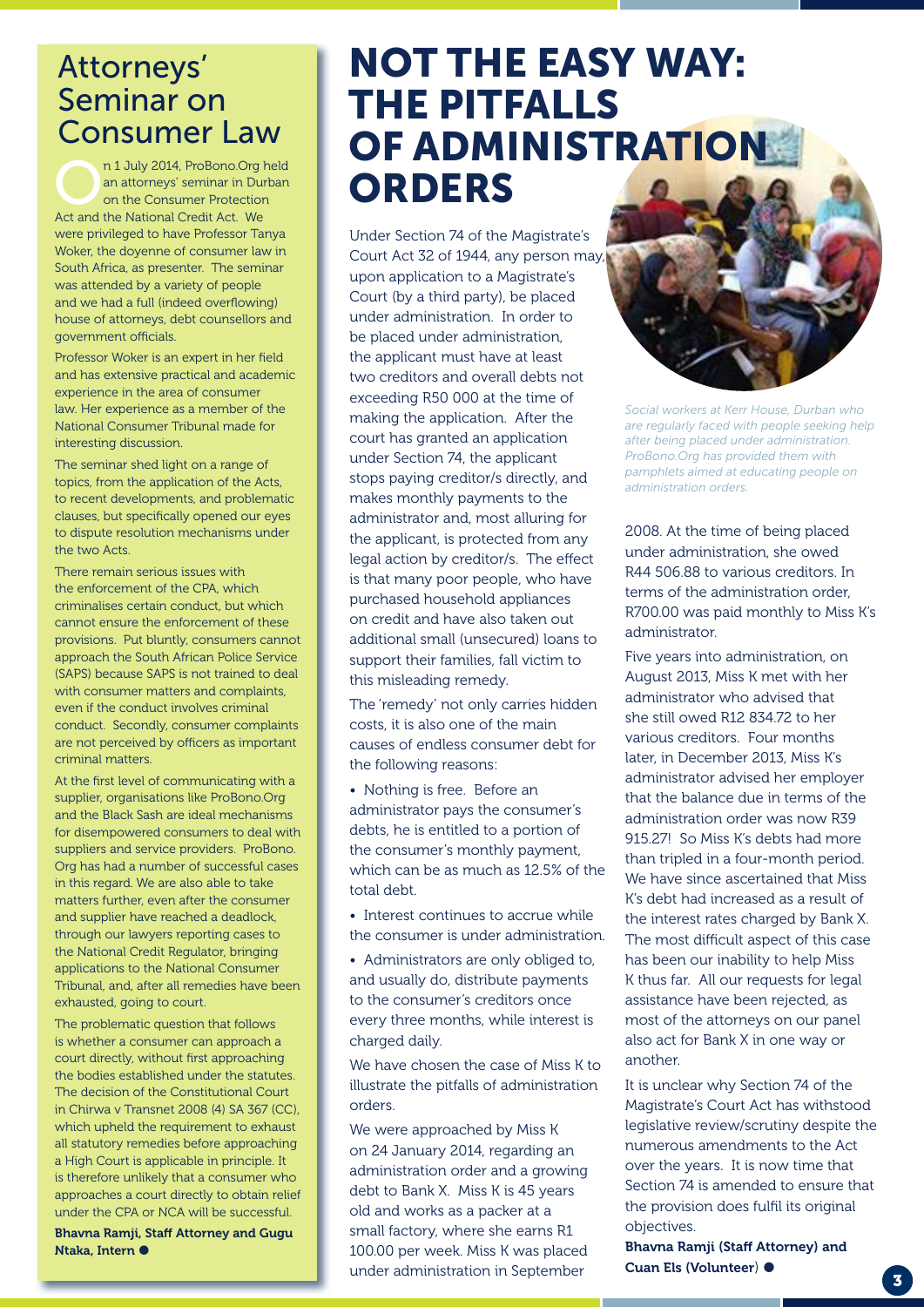## Durban Refugee Legal Clinic

The ProBono.Org office in Durban is proud to have recently won a High Court judicial review application against the Department of Home Affairs in respect of overturning a decision to reject the application for asylum of Mr Jean Kahindo Shukuru.

Shukuru, a Congolese national, had fled his country of origin during the political unrest between government soldiers and rebels in the country. His family owned a laundry business and had been accused by government soldiers of assisting and working with the rebels.

These accusations were as a result of the family having laundered uniforms similar to those worn by soldiers and rebels. The soldiers stormed into their home and captured the family. They were taken to a camp in the bush where Shukuru was forced to watch his mother being tortured and eventually killed. He was also forced to witness his sister being gang raped by the soldiers and later killed.

Having experienced such persecution, Shukuru managed to escape one night, despite being shot at by the soldiers. He was assisted by a truck driver and eventually arrived in South Africa to seek protection from the persecution suffered.

Despite having a claim for asylum on grounds listed under Section 3 of the Refugee Act 1998, as amended, Shukuru's claim for asylum and refugee status was rejected by the Refugee Status Determination Officer (RSDO) as "manifestly unfounded". On appeal, the Standing Committee for Refugee Affairs (SCRA) further rejected his application. It was clear from the reasons provided for the decision that both the RSDO and SCRA had failed to conduct a proper interview with Shukuru and allow him a fair and proper hearing.

Shukuru was issued with an order to leave South Africa. He had not understood why he was being sent back to the country that haunted him with memories of his dead family members. At the ProBono.Org Durban offices, Shukuru was afforded the opportunity to get legal advice and assistance from one of the many attorneys who volunteer their time to provide a service to our clients.

Advocate Sarah Jane Linscott and attorney Andrew Eastes initially took the case on judicial review but then had to withdraw due to personal circumstances. The case was then referred to attorney Sharmin Ramrachia-Singh who followed up and was successful in obtaining a High Court order to overturn the decisions of the RSDO and SCRA. The order also granted Shukuru refugee status.

The success of this case is due to the dedication and commitment of the attorneys involved, helping to make access to justice a reality.

Shahista Hassan, Staff Attorney <sup>.</sup>

## The 15km Rule and Difficulties for Pro Bono Attorneys

In terms of Rules 5 and 13 of the<br>Magistrate's Court Rules, when<br>an attorney does not have offices<br>within 15km of a Magistrate's Court, n terms of Rules 5 and 13 of the Magistrate's Court Rules, when an attorney does not have offices a correspondent address within 15km must be used. The original purpose behind such a rule is to relieve parties of the burden of travelling and searching for each other in the course of litigation. It also simplifies the tasks of court officials.

### But what happens when this rule becomes an obstacle to accessing justice?

In many of the cases that come to ProBono.Org's Consumer Clinic, default judgments and emolument attachment orders have been granted against clients in distant (and sometimes obscure) Magisterial Districts. The key issue in these cases is the abuse of jurisdictional rules by unscrupulous attorneys. Arising from this, is the difficulty that pro bono attorneys face when trying to assist indigent clients in rescinding these judgments and orders.

Miss M's case exemplifies this: After having lived and worked in Durban her whole life, a judgment was granted against her in a town in North West. Amishka Panday of Linda Mazibuko & Associates agreed to handle this matter on a pro bono basis. However, after two months of trying to secure a correspondent, Amishka was forced to return the matter to ProBono.Org as she could not secure a law firm willing to assist with a rescission application on a pro bono basis. There are many similar cases, which see clients trapped and forced to pay off debts based on improperly, or fraudulently obtained, judgments. Many poor people do not have funds available to seek the advice of an attorney, and usually approach organisations like ProBono.Org when it is too late to defend or oppose the matter. They are also more susceptible to sign consents to jurisdiction (and judgments) and are then also easy targets for fraudulent consents.

For attorneys who attempt to deal with

these matters pro bono, the generally simple task of bringing a rescission application becomes riddled with obstacles, including: (i) attorneys within 15km who are unwilling to do pro bono work; (ii) a lack of enforcement by Law Societies of pro bono rules, or (iii) where a Law Society is willing to assist, the delay in securing a pro bono attorney.

 In cases where only a correspondent is required, bearing in mind that service of process is particularly easy in the age of email, fax and courier, we are of the view that the 15km rule should be relaxed in pro bono matters. The question of finding an attorney in a one-horse town to move an application is a more difficult one. Until a solution is found, the situation of indigent judgment debtors remains precarious and they will continue to rely on the sense of civic duty of professionals, not always manifesting simultaneously in two different attorneys from separate Magisterial Districts.

Bhavna Ramji, Staff Attorney <sup>.</sup>